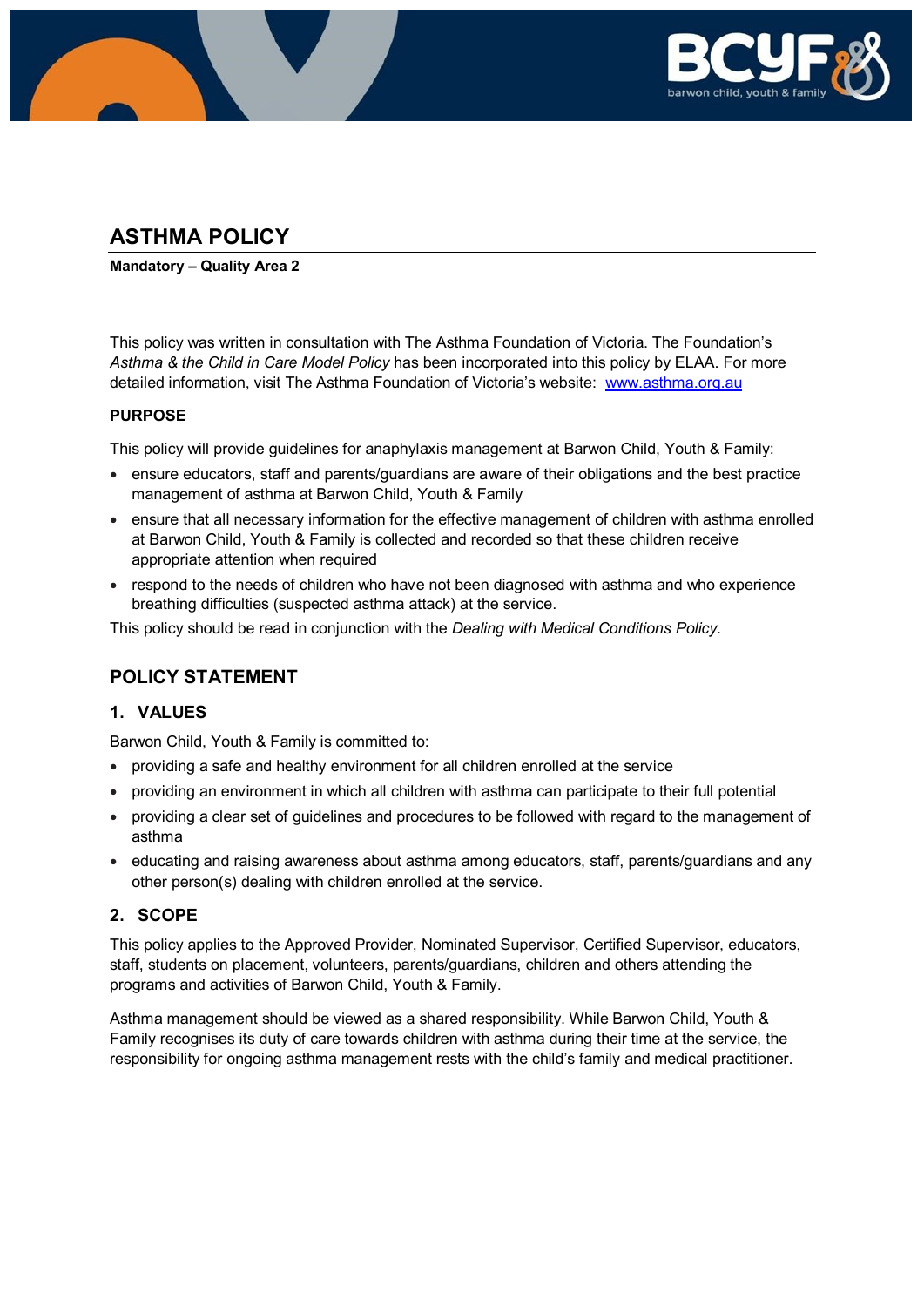### **3. BACKGROUND AND LEGISLATION**

#### **Background**

Asthma is a chronic, treatable health condition that affects approximately one in 10 Australian children and is one of the most common reasons for childhood admission to hospital. With good asthma management, people with asthma need not restrict their daily activities. Community education assists in generating a better understanding of asthma within the community and minimising its impact.

Symptoms of asthma include wheezing, coughing (particularly at night), chest tightness, difficulty in breathing and shortness of breath, and symptoms may vary between children. It is generally accepted that children under six years of age do not have the skills and ability to recognise and manage their own asthma without adult assistance. With this in mind, a service must recognise the need to educate staff and parents/guardians about asthma and promote responsible asthma management strategies.

Legislation that governs the operation of approved children's services is based on the health, safety and welfare of children, and requires that children are protected from hazards and harm. The Approved Provider will ensure that there is at least one educator on duty at all times who has current approved emergency asthma management training in accordance with the *Education and Care Services National Regulations 2011* (Regulation 136(c)). As a demonstration of duty of care and best practice, ELAA recommends **all educators** have current approved emergency asthma management training (refer to *Definitions*).

#### **Legislation and standards**

Relevant legislation and standards include but are not limited to:

- *Education and Care Services National Law Act 2010*: Sections 167, 169, 174
- *Education and Care Services National Regulations 2011*: Regulations 90, 92, 93, 94, 95, 96, 136, 137
- *Health Records Act 2001* (Vic)
- *National Quality Standard*, Quality Area 2: Children's Health and Safety
	- − Standard 2.1: Each child's health is promoted
		- − Element 2.1.1: Each child's health needs are supported
	- − Standard 2.3: Each child is protected
		- − Element 2.3.3: Plans to effectively manage incidents and emergencies are developed in consultation with relevant authorities, practised and implemented
- *Privacy Act 1988* (Cth)
- *Privacy and Data Protection Act 2014 (Vic)*
- *Public Health and Wellbeing Act 2008* (Vic)
- *Public Health and Wellbeing Regulations 2009* (Vic)

The most current amendments to listed legislation can be found at:

- Victorian Legislation Victorian Law Today:<http://www.legislation.vic.gov.au/>
- Commonwealth Legislation ComLaw:<http://www.comlaw.gov.au/>

### **4. DEFINITIONS**

The terms defined in this section relate specifically to this policy. For commonly used terms e.g. Approved Provider, Nominated Supervisor, Regulatory Authority etc. refer to the *General Definitions* section of this manual.

**Approved Emergency Asthma Management (EAM) training:** Training that is approved by the National Authority in accordance with Division 7 of the National Regulations, and is listed on the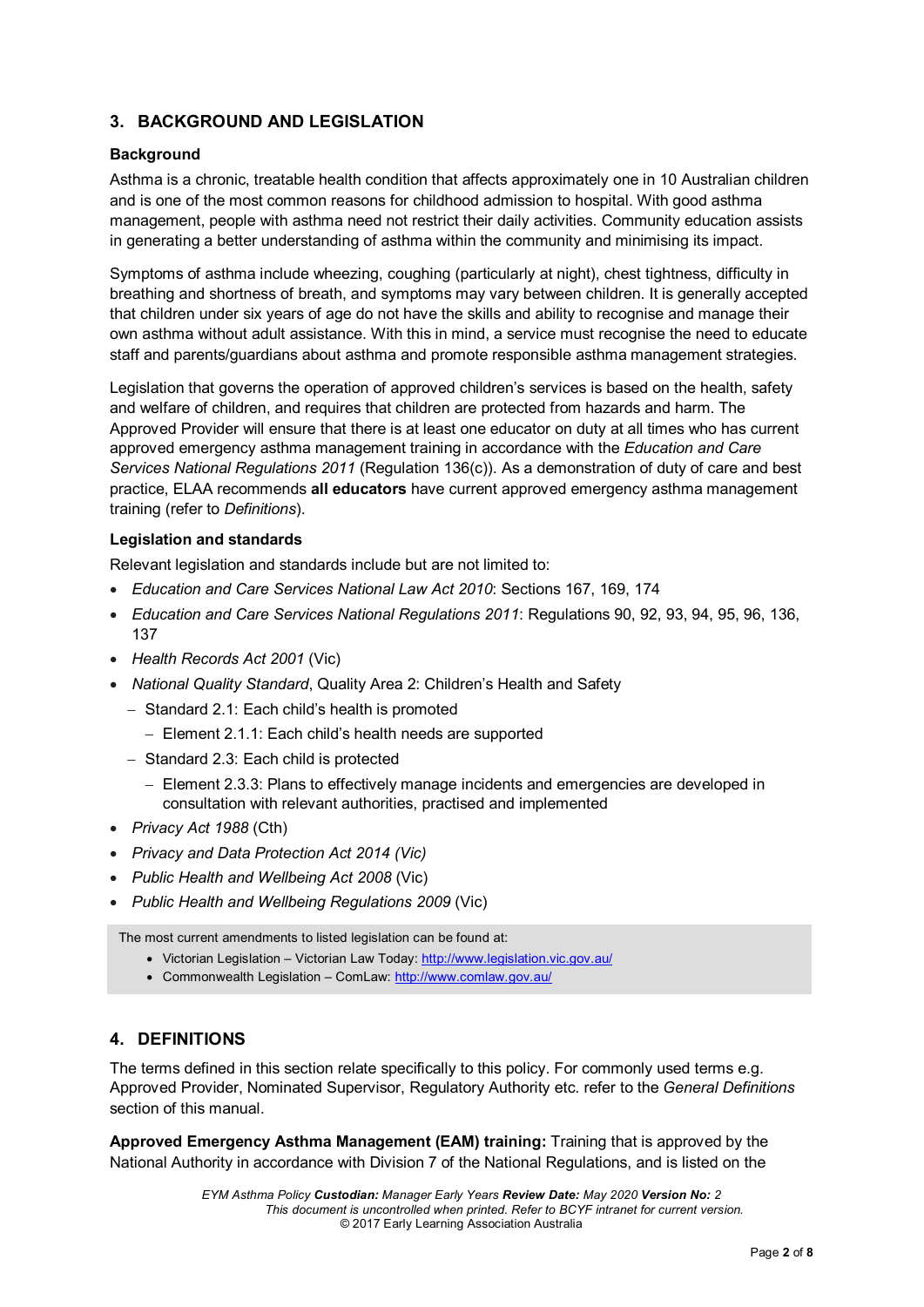ACECQA website: [http://www.acecqa.gov.au.](http://www.acecqa.gov.au/) EAM training provides knowledge about the underlying causes of asthma, asthma triggers, and the recognition and treatment of an asthma attack.

**Asthma Friendly Children's Services Program:** A program developed by The Asthma Foundation of Victoria to provide a safer environment for children in kindergarten, childcare, family day care and out-of-school hours care. This program also gives staff the confidence and skills to care for a child with asthma and gives parents/guardians peace of mind. To be recognised as an Asthma Friendly Children's Service, services must address and fulfil five essential criteria, which will be assessed by The Asthma Foundation of Victoria. Upon accreditation, the service will receive a certificate and window sticker. This accreditation is valid for three years.

**Asthma Care Plan:** A record of information on an individual child's asthma and its management, including contact details, what to do when the child's asthma worsens and the treatment to be administered in an emergency. An Asthma Care Plan template specifically for use in children's services can be downloaded from the *Resources* section of The Asthma Foundation of Victoria website: [www.asthma.org.au](http://www.asthma.org.au/)

**Asthma emergency:** The onset of unstable or deteriorating asthma symptoms requiring immediate treatment with reliever medication.

**Asthma first aid kit:** Kits should contain:

- reliever medication
- 2 small volume spacer devices
- 2 compatible children's face masks (for children under the age of four)
- record form
- asthma first aid instruction card.

The Asthma Foundation of Victoria recommends that spacers and face masks are for single-use only. It is essential to have at least two spacers and two face masks in each first aid kit, and these should be replaced once used.

**Asthma triggers:** Things that may induce asthma symptoms, for example, pollens, colds/viruses, dust mites, smoke and exercise. Asthma triggers will vary from child to child.

**Duty of care:** A common law concept that refers to the responsibilities of organisations to provide people with an adequate level of protection against harm and all reasonable foreseeable risk of injury.

**Medication record:** Contains details for each child to whom medication is to be administered by the service. This includes the child's name, signed authorisation to administer medication and a record of the medication administered, including time, date, dosage, manner of administration, name and signature of person administering the medication and of the person checking the medication, if required (Regulation 92). A sample medication record is available on the ACECQA website.

**Metered dose inhaler (puffer):** A common device used to administer reliever medication.

**Puffer:** The common name for a metered dose inhaler.

**Reliever medication:** This comes in a blue/grey metered dose inhaler containing salbutamol, a chemical used to relax the muscles around the airways to relieve asthma symptoms. This medication is always used in an asthma emergency. Reliever medication is commonly sold by pharmacies as Airomir, Asmol, or Ventolin.

**Risk minimisation plan:** Provides information about child-specific asthma triggers and strategies to avoid these in the service. A risk minimisation plan template specifically for use in children's services can be downloaded from the *Resources* section of The Asthma Foundation of Victoria website: [www.asthma.org.au](http://www.asthma.org.au/)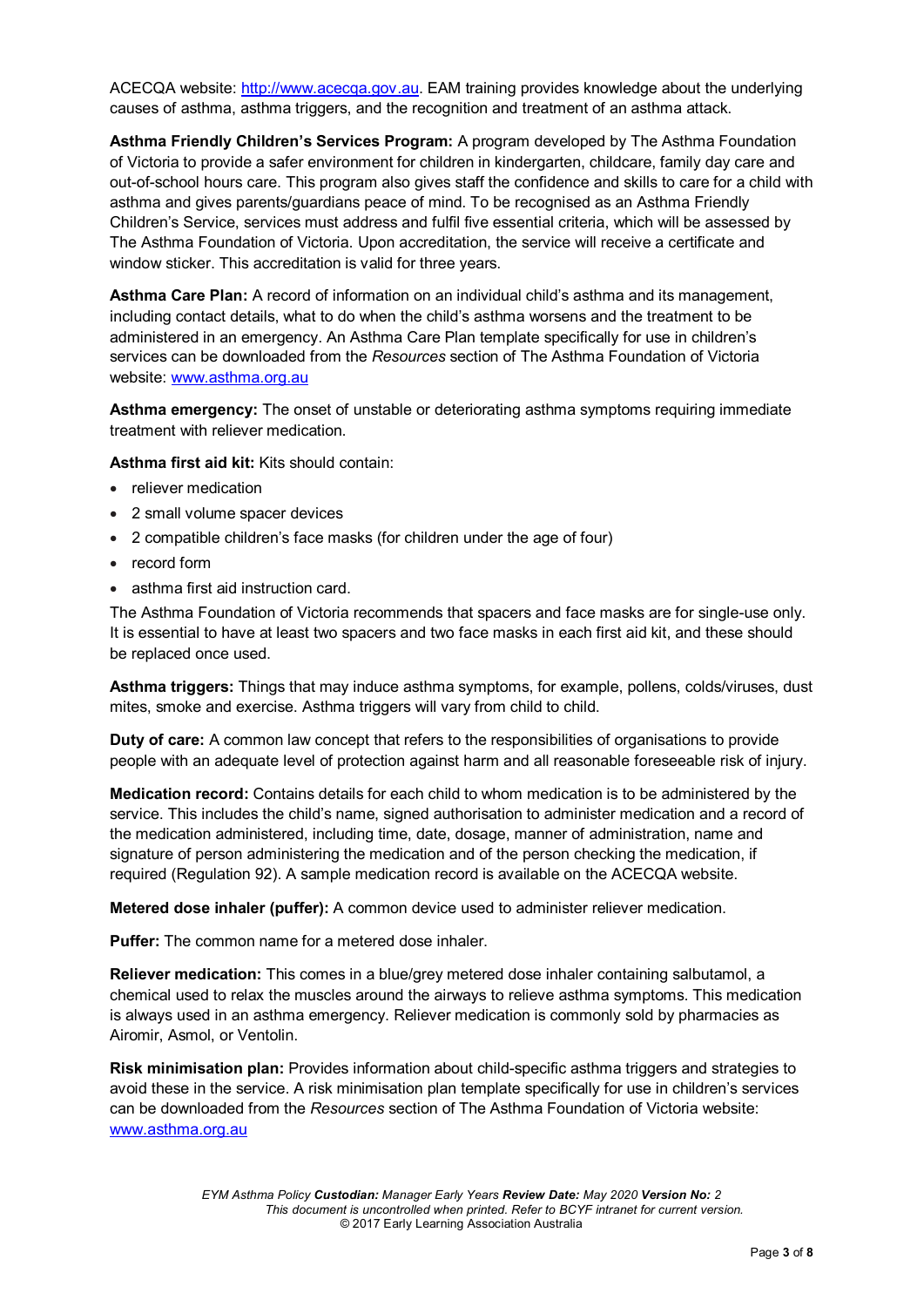**Spacer device:** A plastic chamber device used to increase the efficiency of delivery of reliever medication from a puffer. It should always be used in conjunction with a puffer device and may be used in conjunction with a face mask.

**Staff record:** Must be kept by the service and include details of the Nominated Supervisors, the educational leader, other staff members, volunteers and the Responsible Person. The record must include information about qualifications, training and details of the *Working with Children* Check (Regulations 146–149). A sample staff record is available on the ACECQA website: [www.acecqa.gov.au](http://www.acecqa.gov.au/)

### **5. SOURCES AND RELATED POLICIES**

#### **Sources**

- Asthma Australia: [www.asthmaaustralia.org.au](http://www.asthmaaustralia.org.au/)
- The Asthma Foundation of Victoria: [www.asthma.org.au](http://www.asthma.org.au/) or phone (03) 9326 7088 or 1800 278 462 (toll free)
- Australian Children's Education and Care Quality Authority (ACECQA): [www.acecqa.gov.au](http://www.acecqa.gov.au/)
- *Guide to the Education and Care Services National Law and the Education and Care Services National Regulations 2011*, ACECQA.

#### **Service policies**

- *Administration of Medication Policy*
- *Anaphylaxis Policy*
- *Dealing with Medical Conditions Policy*
- *Emergency and Evacuation Policy*
- *Excursions and Service Events Policy*
- *Incident, Injury, Trauma and Illness Policy*
- *Privacy and Confidentiality Policy*
- *Staffing Policy.*

**PROCEDURES**

# **The Approved Provider is responsible for:**

- providing the Nominated Supervisor and all staff with a copy of the service's *Asthma Policy*, and ensuring that they are aware of asthma management strategies (refer to Attachment 1) upon employment at the service
- providing approved Emergency Asthma Management (EAM) training (refer to *Definitions)* to staff as required under the National Regulations
- ensuring at least one staff member with current approved Emergency Asthma Management (EAM) training (refer to *Definitions*) is on duty at all times
- ensuring the details of approved Emergency Asthma Management (EAM) training (refer to *Definitions*) are included on the staff record (refer to *Definitions)*
- providing parents/guardians with a copy of the service's *Asthma Policy* upon enrolment of their child (Regulation 91)
- identifying children with asthma during the enrolment process and informing staff
- providing parents/guardians with an Asthma Care Plan (refer to *Definitions and* Attachment 2) to be completed in consultation with, and signed by, a medical practitioner
- developing a Risk Minimisation Plan (refer to *Definitions* and Attachment 4) for every child with asthma, in consultation with parents/guardians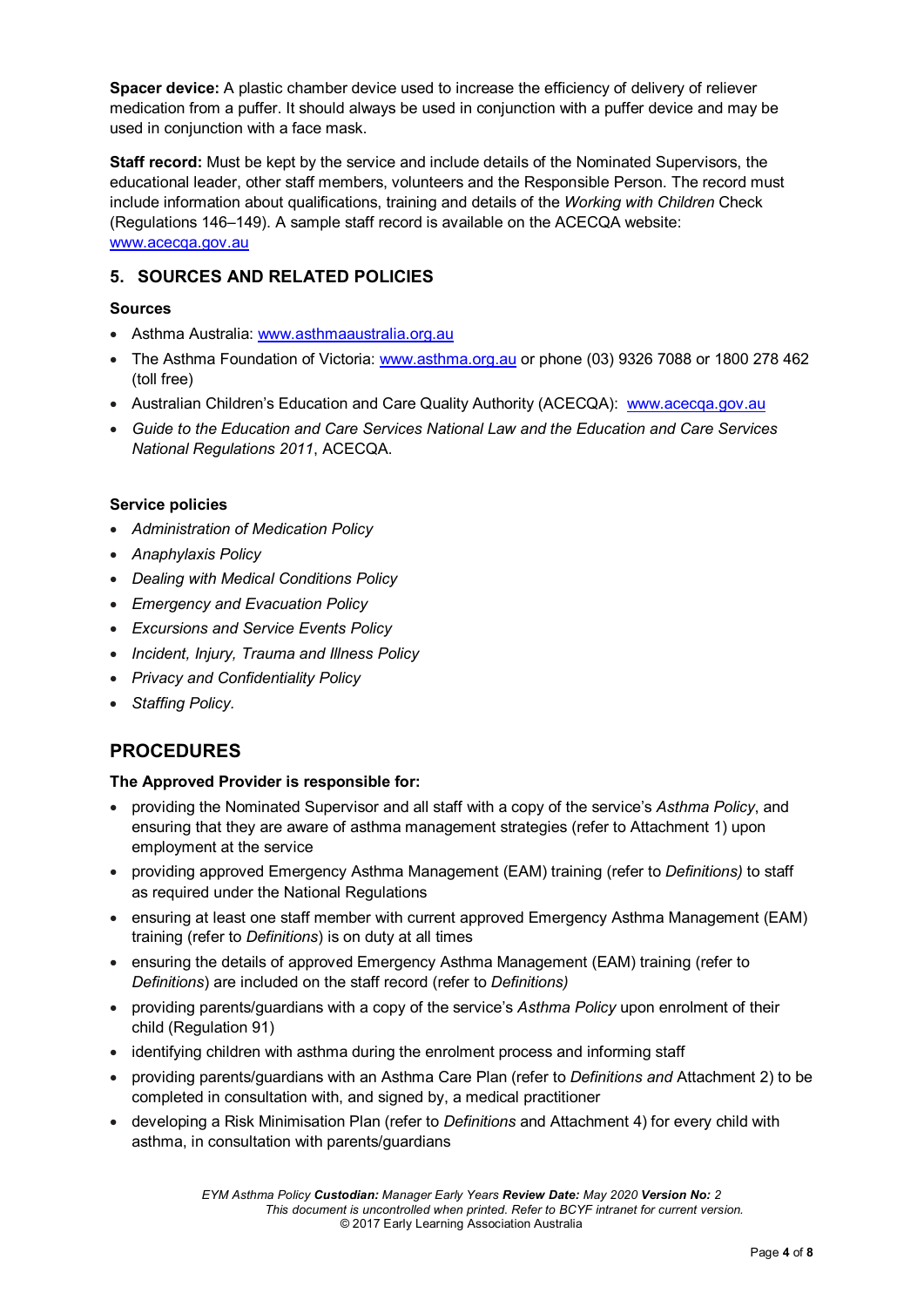- ensuring that all children with asthma have an Asthma Care Plan and Risk Minimisation Plan filed with their enrolment record
- ensuring a medication record is kept for each child to whom medication is to be administered by the service (Regulation 92)
- ensuring parents/guardians of all children with asthma provide reliever medication and a spacer (including a child's face mask, if required) at all times their child is attending the service
- implementing an asthma first aid procedure (refer to Attachment 1) consistent with current national recommendations
- ensuring that all staff are aware of the asthma first aid procedure
- ensuring adequate provision and maintenance of asthma first aid kits (refer to *Definitions*)
- ensuring the expiry date of reliever medication is checked regularly and replaced when required, and that spacers and face masks are replaced after every use
- facilitating communication between management, educators, staff and parents/guardians regarding the service's *Asthma Policy* and strategies
- identifying and minimising asthma triggers (refer to *Definitions)* for children attending the service, where possible
- ensuring that children with asthma are not discriminated against in any way
- ensuring that children with asthma can participate in all activities safely and to their full potential
- immediately communicating any concerns with parents/guardians regarding the management of children with asthma at the service
- ensuring that the service meets the requirements to be recognised as an Asthma Friendly Children's Service (refer to *Definitions*) with The Asthma Foundation of Victoria
- displaying Asthma Australia's *Asthma First Aid* poster (refer to *Sources* and Attachment 3) in key locations at the service
- ensuring that medication is administered in accordance with the *Administration of Medication Policy*
- ensuring that when medication has been administered to a child in an asthma emergency without authorisation from the parent/guardian or authorised nominee, the parent/guardian of the child and emergency services are notified as soon as is practicable (Regulation 94)
- following appropriate reporting procedures set out in the *Incident, Injury, Trauma and Illness Policy* in the event that a child is ill, or is involved in a medical emergency or an incident at the service that results in injury or trauma.

#### **The Nominated Supervisor is responsible for:**

- ensuring that all educators' approved first aid qualifications, anaphylaxis management training and Emergency Asthma Management (EAM) training are current, meet the requirements of the National Law (Section 169(4)) and National Regulations (Regulation 137), and are approved by ACECQA
- ensuring that medication is administered in accordance with the *Administration of Medication Policy*
- ensuring that when medication has been administered to a child in an asthma emergency without authorisation from the parent/guardian or authorised nominee, the parent/guardian of the child and emergency services are notified as soon as is practicable (Regulation 94)
- ensuring an asthma first aid kit (refer to *Definitions*) is taken on all excursions and other offsite activities (refer to *Excursions and Service Events Policy*)
- compiling a list of children with asthma and placing it in a secure, but readily accessible, location known to all staff. This should include the Asthma Care Plan for each child
- ensuring that induction procedures for casual and relief staff include information about children attending the service who have been diagnosed with asthma, and the location of their medication and action plans
- organising asthma management information sessions for parents/guardians of children enrolled at the service, where appropriate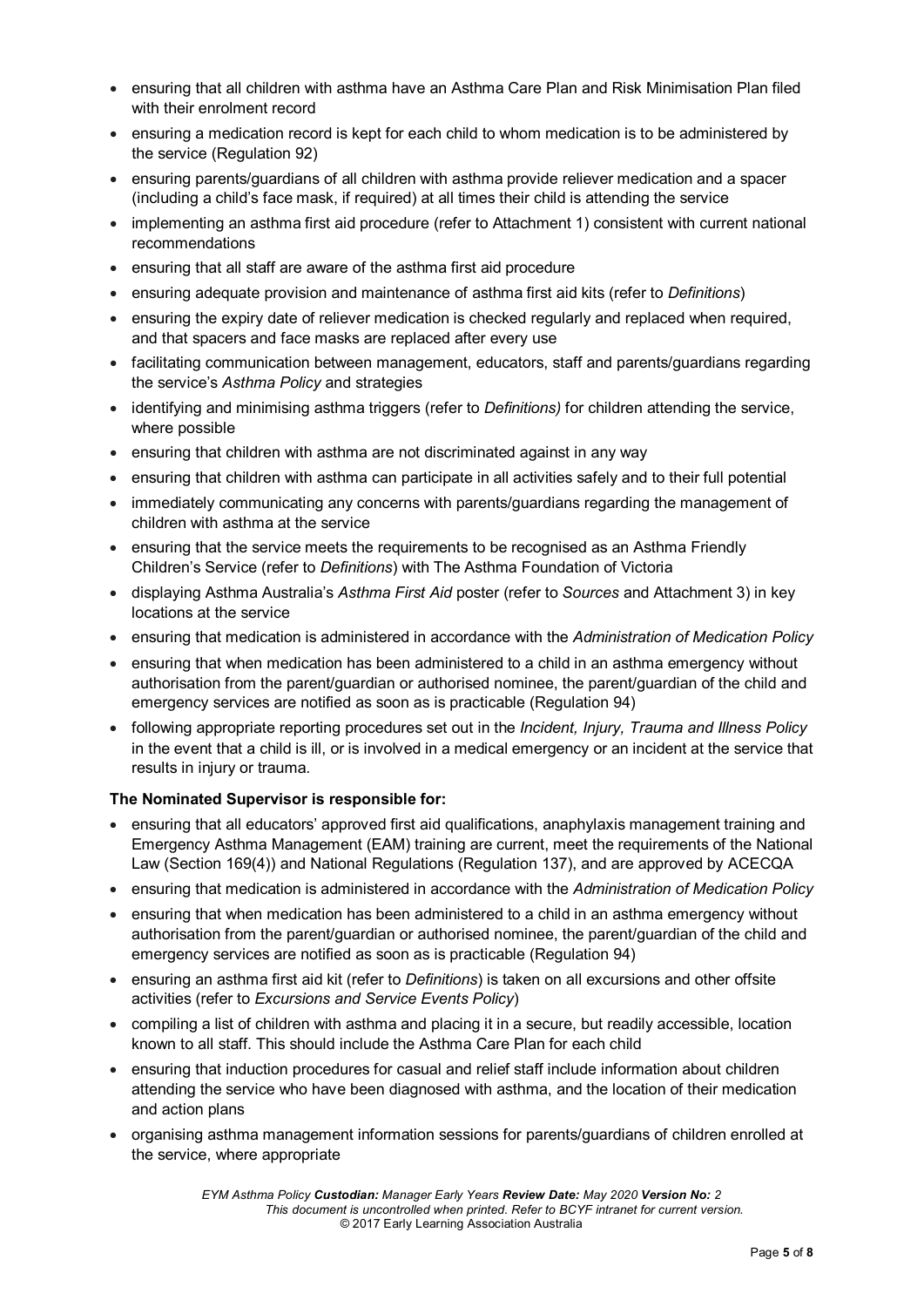• ensuring programmed activities and experiences take into consideration the individual needs of all children, including any children with asthma.

#### **Certified Supervisor/s and other educators are responsible for:**

- ensuring that they are aware of the service's *Asthma Policy* and asthma first aid procedure (refer to Attachment 1)
- ensuring that they can identify children displaying the symptoms of an asthma attack and locate their personal medication, Asthma Care Plans and the asthma first aid kit
- maintaining current approved Emergency Asthma Management (EAM) (refer to *Definitions*) qualifications
- identifying and, where possible, minimising asthma triggers (refer to *Definitions*) as outlined in the child's Asthma Care Plan
- taking the asthma first aid kit, children's personal asthma medication and Asthma Care Plans on excursions or other offsite events
- administering prescribed asthma medication in accordance with the child's Asthma Care Plan and the *Administration of Medication Policy* of the service
- developing a Risk Minimisation Plan (refer to *Definitions* and Attachment 4) for every child with asthma in consultation with parents/guardians
- discussing with parents/guardians the requirements for completing the enrolment form and medication record for their child
- consulting with the parents/guardians of children with asthma in relation to the health and safety of their child, and the supervised management of the child's asthma
- communicating any concerns to parents/guardians if a child's asthma is limiting his/her ability to participate fully in all activities
- ensuring that children with asthma are not discriminated against in any way
- ensuring that children with asthma can participate in all activities safely and to their full potential.

#### **Parents/guardians are responsible for:**

- reading the service's *Asthma Policy*
- informing staff, either on enrolment or on initial diagnosis, that their child has asthma
- providing a copy of their child's Asthma Care Plan to the service and ensuring it has been prepared in consultation with, and signed by, a medical practitioner. The Asthma Care Plan should be reviewed and updated at least annually
- ensuring all details on their child's enrolment form and medication record (refer to *Definitions*) are completed prior to commencement at the service
- working with staff to develop a Risk Minimisation Plan (refer to *Definitions* and Attachment 4) for their child
- providing an adequate supply of appropriate asthma medication and equipment for their child at all times and ensuring it is appropriately labelled with the child's name
- notifying staff, in writing, of any changes to the information on the Asthma Care Plan, enrolment form or medication record
- communicating regularly with educators/staff in relation to the ongoing health and wellbeing of their child, and the management of their child's asthma
- encouraging their child to learn about their asthma, and to communicate with service staff if they are unwell or experiencing asthma symptoms.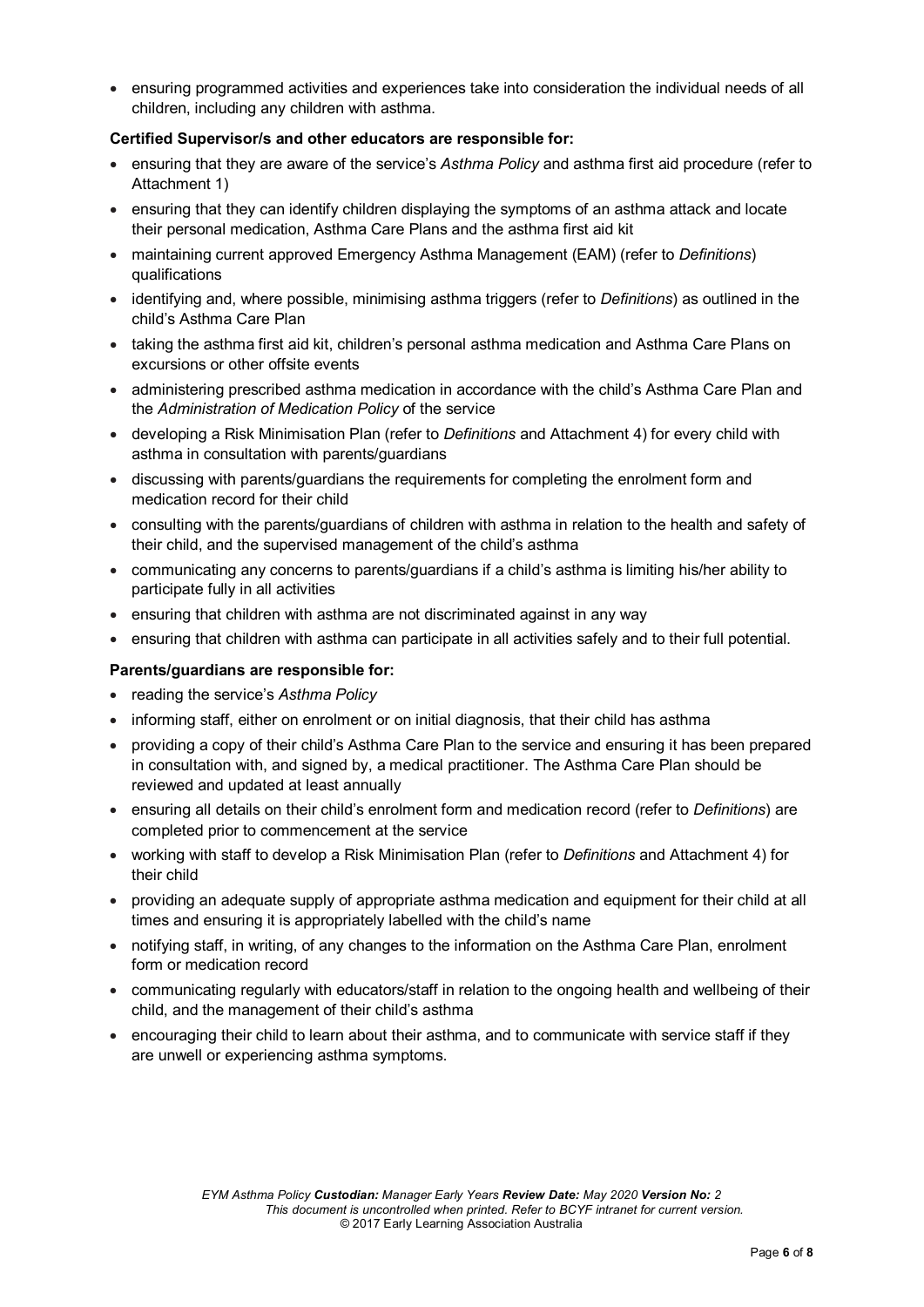**Volunteers and students, while at the service, are responsible for following this policy and its procedures.**

## **EVALUATION**

In order to assess whether the values and purposes of the policy have been achieved, the Approved Provider will:

- regularly seek feedback from everyone affected by the policy regarding its effectiveness
- monitor the implementation, compliance, complaints and incidents in relation to this policy
- keep the policy up to date with current legislation, research, policy and best practice
- revise the policy and procedures as part of the service's policy review cycle, or as required
- notify parents/guardians at least 14 days before making any changes to this policy or its procedures.

## **ATTACHMENTS**

- Attachment 1: Asthma First Aid Procedure
- Attachment 2: Sample Asthma Care Plan download from the *Resources* section of The Asthma Foundation of Victoria website: [www.asthma.org.au:](http://www.asthma.org.au/)
- Attachment 3: Asthma First Aid poster download from the Asthma Australia website: <http://asthmaaustralia.org.au/First-aid.aspx>
- Attachment 4: Asthma Risk Minimisation Plan download from the *Resources* section of The Asthma Foundation of Victoria website: [www.asthma.org.au](http://www.asthma.org.au/)

# **ACKNOWLEDGEMENT**

Early Learning Association Australia (ELAA) acknowledges the contribution of The Asthma Foundation of Victoria in developing this policy. If your service is considering changing any part of this model policy please contact The Asthma Foundation of Victoria to discuss your proposed changes (refer to *Sources*).

### **AUTHORISATION/DOCUMENT HISTORY**

This policy was initially adopted by the Approved Provider of Glastonbury Community Services (now Barwon, Child Youth & Family) education and care services on 7 October 2013.

| <b>Version</b><br><b>Number</b> | <b>Approval Date</b>                      | <b>Approved By</b>                              | <b>Brief Description</b>                                                      |
|---------------------------------|-------------------------------------------|-------------------------------------------------|-------------------------------------------------------------------------------|
| V1                              | April 2016                                | Executive<br>Director Client<br>Services        | Glastonbury Community Services policy reviewed and<br>reformatted under BCYF. |
| V2                              | May 2018                                  | Executive<br><b>Director Client</b><br>Services | Policy reviewed against the National Quality Framework                        |
| <b>Author</b>                   | Manager Early Years                       |                                                 |                                                                               |
| <b>Reviewer</b>                 | <b>Executive Director Client Services</b> |                                                 |                                                                               |

### **REVIEW DATE: MAY 2020**